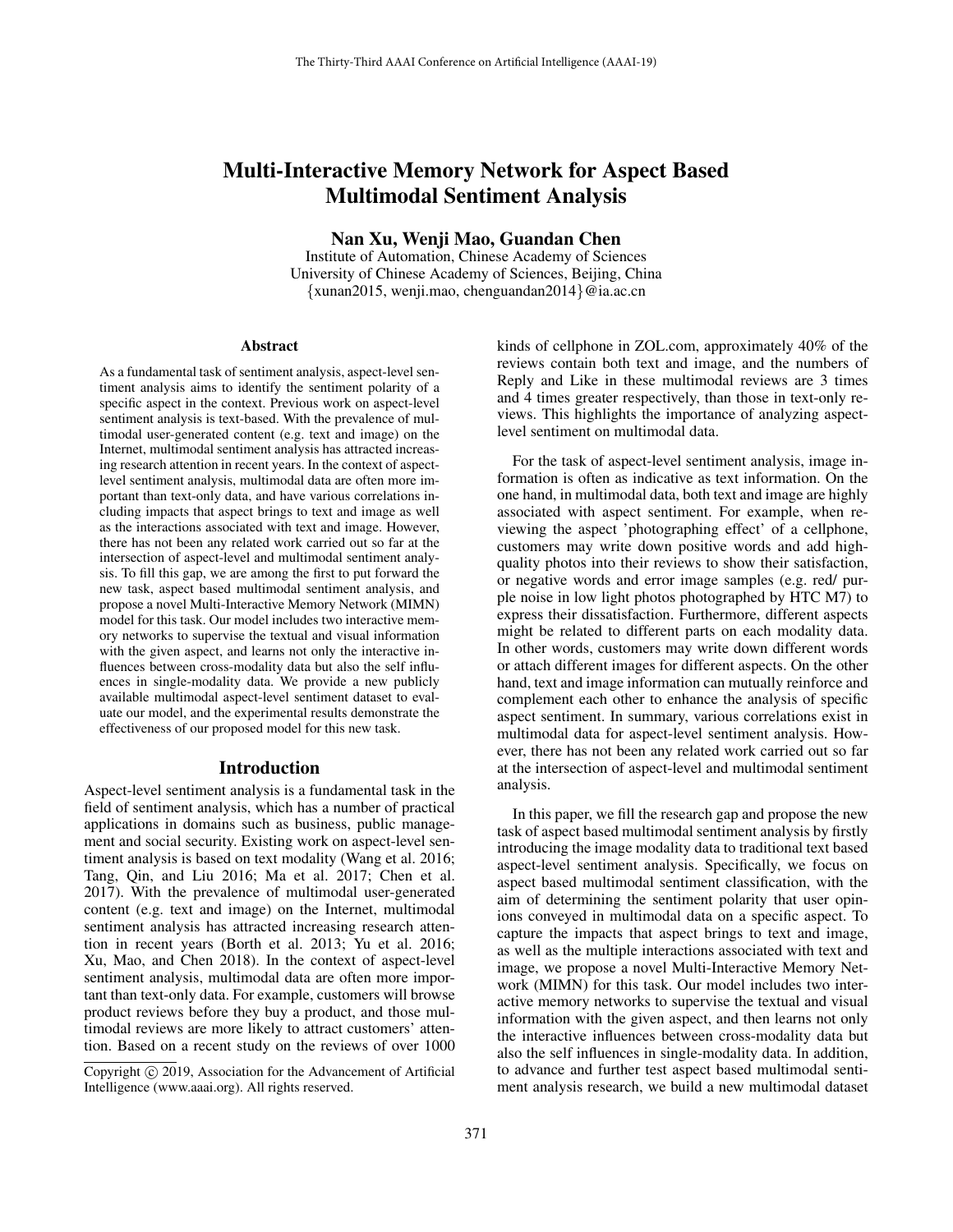crawled from  $ZOL.com<sup>1</sup>$  $ZOL.com<sup>1</sup>$  $ZOL.com<sup>1</sup>$ , the leading IT information and business web portal in China. We conduct experiment on this dataset, and the results show that our proposed model outperforms the baseline methods, including the representative textual aspect-level sentiment analysis methods and the variant of the state-of-the-art multimodal sentiment analysis method.

The contributions of our model are as follows.

- We are among the first to propose the new task, aspect based multimodal sentiment analysis, which fills the gap between aspect-level sentiment analysis and multimodal sentiment analysis.
- We propose a novel multi-interactive memory network to capture the multiple correlations in multimodal data for aspect-level sentiment analysis, including impacts that aspect brings to text and image, and interactions in and between text and image.
- We provide a new publicly available multimodal aspectlevel sentiment dataset to evaluate our model. The experimental results on our constructed dataset show the effectiveness of our proposed model.

## Related Work

The new task of aspect based multimodal sentiment analysis stemmed from two lines of research, namely aspect-level sentiment analysis and multimodal sentiment analysis. We briefly introduce these two research areas.

## Aspect-level Sentiment Analysis

Aspect-level sentiment analysis aims to identify the sentiment polarity of a textual sentence on a given aspect. Its research methods can be divided into two groups: traditional feature selection based methods and neural network based methods.

Traditional feature selection based methods mainly focus on designing a series of feature templates or introducing external resources like parser and sentiment lexicons to train a sentiment classifier [\(Jiang et al. 2011;](#page-7-7) [Moham](#page-7-8)[mad, Kiritchenko, and Zhu 2013;](#page-7-8) [Kiritchenko et al. 2014;](#page-7-9) [Wagner et al. 2014\)](#page-7-10). These methods are all labor-intensive and require painstaking feature engineering.

Recently, neural networks have been demonstrated powerful performance in learning feature representation and achieved significant improvement than previous feature selection based methods in many text-based analysis tasks such as classification [\(Kim 2014\)](#page-7-11), machine translation [\(Sutskever, Vinyals, and Le 2014\)](#page-7-12), and QA [\(Dong et](#page-7-13) [al. 2015\)](#page-7-13). For aspect-level sentiment analysis task, [Dong](#page-7-14) [et al.](#page-7-14) [\(2014\)](#page-7-14) firstly introduce the recursive neural network to this field, which adaptively propagates the sentiments of words to target depending on the context and syntactic relationships between them. However, the performance of their method depends on the syntax parsing which is likely ineffective or error in practice [\(Vo and Zhang 2015\)](#page-7-15). To solve this problem, [Vo and Zhang](#page-7-15) [\(2015\)](#page-7-15) extract a rich set of automatic features using distributed word representations and

neural pooling functions. [Zhang, Zhang, and Vo](#page-7-16) [\(2016\)](#page-7-16) further address the limitation of pooling functions and use two gated neural networks to capture tweet-level syntactic and semantic information and model the interactions between the left and right context of a given target. [Tang et al.](#page-7-17) [\(2016\)](#page-7-17) introduce the recurrent neural network and propose a targetdependent LSTM to model the context information, separating sentence into left and right context.

To further model the correlation between the context and aspect, attention mechanism is introduced into aspect-level sentiment analysis task. [Tang, Qin, and Liu](#page-7-1) [\(2016\)](#page-7-1) develop a memory network to focus on those informative context words which have a relationship with the given aspect by multiple attention mechanism. [Wang et al.](#page-7-0) [\(2016\)](#page-7-0) combine each context word with aspect embedding at input layer, and also propose the aspect guided attention mechanism to strengthen the reasonability of hidden representation. In fact, the aspect also havs sequence, to better model the sequence information of both context and aspect, [Ma et al.](#page-7-2) [\(2017\)](#page-7-2) use two LSTM models to respectively learn the representations of context and aspect and propose the interactive attention mechanism to interactively learn attentions between them. To better aggregate feature representations, [Chen et](#page-7-3) [al.](#page-7-3) [\(2017\)](#page-7-3) use a memory model to learn multiple attentions and non-linearly combine these attentions by a recurrent neural network to strengthen the expressive power. To further deal with multi-aspect sentences and the syntactically complex sentence structures, [Liu et al.](#page-7-18) [\(2018\)](#page-7-18) propose the sentence-level content attention mechanism to capture the important information about given aspects from a global perspective, and context attention mechanism to simultaneously take the order of context words and their correlations into account.

## Multimodal Sentiment Analysis

With the prevalence of multiform user-generated-content (e.g. text, image, speech or video), sentiment analysis has gone beyond traditional text-based analysis. Multimodal sentiment analysis is an emerging research area that integrates textual and non-textual information into user sentiment analysis.

The text-image pair is the most common form of multimodal data. Early work adopts feature-based methods. For example, [Borth et al.](#page-7-4) [\(2013\)](#page-7-4) generate visual features by extracting 1200 adjective-noun pairs from image, and textual features by calculating the sentiment scores of text based on English grammar and spelling style. With the development of deep learning technologies, some neural network based models have been proposed for multimodal sentiment analysis, achieving significant progress. [Yu et al.](#page-7-5) [\(2016\)](#page-7-5) pre-train text CNN and image CNN to extract feature representations from text and image respectively and combine these multimodal features to train a logistics regression model. To fully capture the visual semantic information, [Xu and Mao](#page-7-19) [\(2017\)](#page-7-19) extract scene and object features from image and absorb text words with these visual semantic features to model the influence that image brings to text. In fact, text and image can mutually reinforce and complement each other in sentiment analysis. Thus, [Xu, Mao, and Chen](#page-7-6) [\(2018\)](#page-7-6) propose

<span id="page-1-0"></span><sup>1</sup> http://www.zol.com.cn/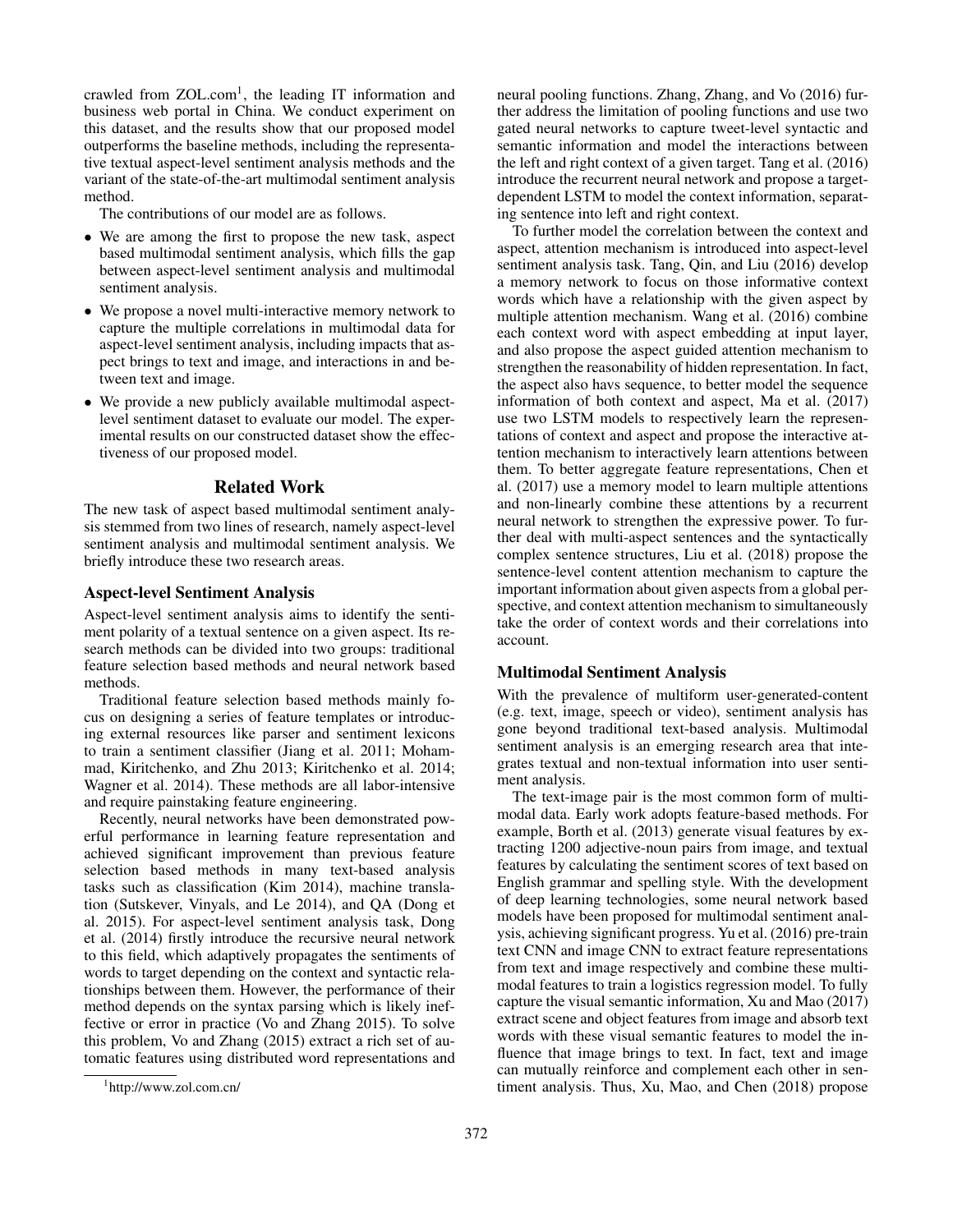a co-memory attentional mechanism to interactively model the interaction between text and image. Their model considers the influence of one modality to another (i.e. text to image and image to text) and achieves better performance than other related methods.

There is also other multimodal sentiment analysis work dealing with textual, visual, and audio modalities, in which visual (such as facial expression) and audio (such as pitch) and utterance are utilized for emotion recognition and sentiment analysis [\(Poria, Cambria, and Gelbukh 2015;](#page-7-20) [Poria et](#page-7-21) [al. 2016;](#page-7-21) [Wang et al. 2016;](#page-7-0) [Zadeh et al. 2017\)](#page-7-22).

To bridge the gap between aspect-level sentiment analysis and multimodal sentiment analysis, we propose a novel multi-interactive memory network for aspect based multimodal sentiment analysis in this paper. Our model fully captures the impacts that aspect brings to text and image, as well as the multiple interactions in and between text and image. With non-linear combination of multi-interactive memory attentions by a recurrent neural network, our model can learn a global memory abstraction for aspect based multimodal sentiment analysis.

## Proposed Model

The overall architecture of our MIMN model is shown in Figure [1.](#page-2-0) Given a sample, suppose the multimodal inputs include a textual content  $T = \{W_1, W_2, ..., W_L\}$  and an image set  $I = \{I_1, I_2, ..., I_K\}$ , the goal of our model is to predict the sentiment label with a given aspect phrase  $A =$  $\{A_1, A_2, ..., A_N\}$ , where L is the length of textual context,  $K$  is the number of images, and  $N$  is the length of aspect phrase.

## Feature Extraction

Aspect feature embedding. An aspect is a multi-word expression in most case. MemNet (Tang et al., 2016b) maps aspect into a single vector using average pooling, which ignores context information and cannot synthesize phraselike feature in original aspect words. To overcome this, we use a Bidirectional LSTM model, similar to the work by [\(Chen et al. 2017;](#page-7-3) [Ma et al. 2017\)](#page-7-2). Given an aspect phrase  $A = \{A_1, A_2, ..., A_N\}$ , the  $D_{text}$ -dimensional embedding vector  $a_j$  of each word  $A_j$  is initialized by the word representation method [\(Li et al. 2018\)](#page-7-23). At each time step, the LSTM unit learns the hidden representation  $v_j \in \mathbb{R}^{2*D_h}$  of each aspect word embedding  $a_i$ .

$$
a_j = Embed(A_j), j \in [1, N]
$$
 (1)

$$
\overrightarrow{v_j} = \overrightarrow{LSTM}(a_j), j \in [1, N] \tag{2}
$$

$$
\overleftarrow{v_j} = \overleftarrow{LSTM}(a_j), j \in [N, 1] \tag{3}
$$

$$
v_j = [\overrightarrow{v_j}, \overleftarrow{v_j}], \qquad j \in [1, N] \tag{4}
$$

Then, we take the average of all hidden representations  $v_j$ as the final aspect feature vector  $v^A \in \mathbb{R}^{2*D_h}$ .

$$
v^A = \frac{1}{N} \sum_j v_j \tag{5}
$$



<span id="page-2-0"></span>Figure 1: Overview of multi-interactive memory network for aspect based multimodal sentiment analysis.

Textual memory building. Unlike previous work that directly feeds sequence of word embeddings to the memory network [\(Tang, Qin, and Liu 2016\)](#page-7-1), we adopt the Bi-LSTM to grasp phrase-like features and learn context information. Given a textual content  $T = \{W_1, W_2, ..., W_L\}$ , each word  $W_i$  is embedded to a word vector  $w_i \in \mathbb{R}^{D_{text}}$  and initialized by the word representation method (Li et al., 2018). The LSTM unit takes an input word embedding  $w_i$  and output a hidden state  $m_i^T \in \mathbb{R}^{2*D_h}$ .

$$
w_i = Embed(W_i), i \in [1, L]
$$
\n(6)

$$
\overrightarrow{m_i^T} = \overrightarrow{LSTM}(w_i), i \in [1, L]
$$
\n(7)

$$
\overleftarrow{m_i^T} = \overleftarrow{LSTM}(w_i), i \in [L, 1] \tag{8}
$$

$$
m_i^T = \left[ \overrightarrow{m_i^T}, \overleftarrow{m_i^T} \right], \quad i \in [1, L] \tag{9}
$$

We stack these hidden states and represent them as the external textual memory matrix  $M<sup>T</sup>$ .

$$
M^T = \{m_1^T, m_2^T, ..., m_L^T\}
$$
 (10)

Visual memory building. Images in multimodal data are usually arranged in sequence (e,g. Fig1, Fig2,...). For example, a multimodal review about cellphone has three paragraphs of text content, with the first paragraph mainly about aspect 'appearance and feeling' and the second and third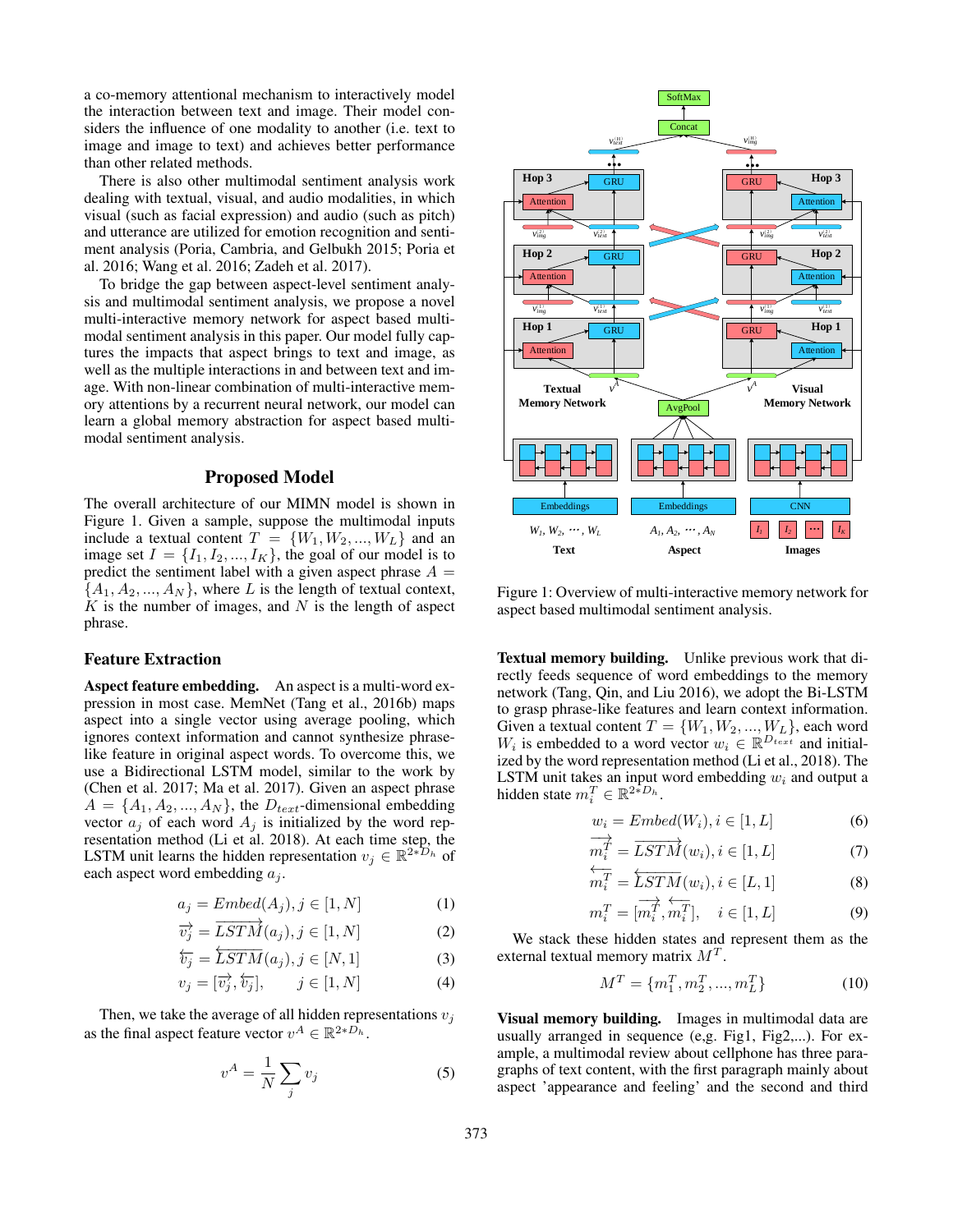paragraphs about 'photographing effect'. The customer may add images about appearance of cellphone after the first paragraph and/or images about photographing at the end of the review.

To model this pervasive image sequence information and synthesize subset images for different aspects, we also adopt the Bi-LSTM model. Given an image set  $I =$  $\{I_1, I_2, ..., I_K\}$ , we firstly adopt a pre-trained convolutional neural network and remove the top fully connected layer to extract  $D_{img}$ -dimensional visual feature vector  $x_k$  from each image  $I_k$ . Then, the LSTM unit takes visual feature vector  $x_k$  into hidden space.

$$
x_k = CNN(I_k), k \in [1, K]
$$
\n<sup>(11)</sup>

$$
\overrightarrow{m_k} = \overrightarrow{LSTM}(x_k), k \in [1, K]
$$
\n
$$
\leftarrow \qquad (12)
$$

$$
\overleftarrow{m_k^I} = \overleftarrow{LSTM}(x_k), k \in [K, 1] \tag{13}
$$

$$
m_k^I = [m_k^{\{f, m_k\}}, \quad k \in [1, K] \tag{14}
$$

Each hidden state  $m_k^I \in \mathbb{R}^{2*D_h}$  is stacked to build the visual memory  $M<sup>I</sup>$ , which records all the visual information.

$$
M^{I} = \{m_1^{I}, m_2^{I}, ..., m_K^{I}\}
$$
 (15)

## Multimodal Memory Network

We use two memory networks for textual and visual feature extraction to focus on informative parts for the given aspect and suppress less important parts. At the first hop of each memory network, we propose the aspect-guided attention mechanism which supervises the generation of textual and visual attention vectors with aspect information.

Textual Memory Network. The textual memory network extracts important words for sentiment and aggregates textual memory with the representation of the given aspect to account for the influence that the aspect brings to texts. It takes the external textual memory matrix  $M<sup>T</sup>$  and aspect feature vector  $v^A$  as the inputs and combines each piece of textual memory  $m_i^T$  with aspect feature vector  $v^A$  through a multi layer perceptron network to generate the textual hidden representation  $h_i^{(1)}$ .

$$
h_i^{(1)} = tanh(w_{text}^{(1)}[m_i^T, v^A] + b_{text}^{(1)})
$$
 (16)

It then calculates and normalizes the attention weight as follows:

$$
\alpha_i^{(1)} = \frac{\exp(h_i^{(1)})}{\sum_i \exp(h_i^{(1)})} \tag{17}
$$

Finally, the attention layer outputs the textual feature vector  $v_{text}^{(1)}$  by weighted average of those textual memory pieces using attention weight  $\alpha_i^{(1)}$ .

$$
v_{text}^{(1)} = \sum_{i} \alpha_i^{(1)} m_i^T
$$
 (18)

Visual Memory Network. We also propose the visual memory network to extract informative images. It combines image features with the representation of the given aspect to fully capture the influence that the aspect brings to images. We feed the visual memory  $M<sup>I</sup>$  and the aspect feature vector  $v^A$  as the input of our visual memory network to extarct the visual feature vector  $v_{img}^{(1)}$ .

$$
p_k^{(1)} = \tanh(w_{img}^{(1)}[m_k^I, v^A] + b_{img}^{(1)})\tag{19}
$$

$$
\beta_k^{(1)} = \frac{\exp(p_k^{(1)})}{\sum_k \exp(p_k^{(1)})}
$$
\n(20)

$$
v_{img}^{(1)} = \sum_{k} \beta_k^{(1)} m_k^I
$$
 (21)

#### Multi-Interactive Attention Mechanism

We have considered the influences of aspect on text and image respectively via our aspect guided attention mechanism. The corresponding operation is unidirectional: aspect to text or aspect to image. In fact, for multimodal data, textual and visual information mutually reinforce and complement each other in sentiment analysis. To fully capture the bidirectional interactions between image and text, we propose a multi-interactive attention mechanism. The previous interaction attention mechanism used in [\(Xu, Mao, and Chen](#page-7-6) [2018\)](#page-7-6) only consider the influence one modality information brings to the other modality (e.g. image to text or text to image). Our multi-interactive attention mechanism consists of both cross-modality attention and single-modality attention. With this design, our model could learn not only the interactive influences caused by cross-modality data, but also the self influences caused by single-modality data (i.e. Text to text and image to image).

Textual Attention. Using the textual and visual memory network, we get the original textual feature vector  $v_{text}^{(1)}$  and visual feature vector  $v_{img}^{(1)}$ . Next, in the t-th hop of the textual memory network, to learn the self influence caused by textual data, we feed the textual feature vector  $v_{text}^{(t-1)}$  to query the textual memory  $M<sup>T</sup>$  to generate the textual modality attentional feature  $v_{text2text}^{Att(t)}$ . Then, to learn the interactive influence that image bring to text, we use the visual feature vector  $v_{img}^{(t-1)}$  to query the textual memory  $M^T$  again to get the cross-modality attentional feature  $v_{img2text}^{Att(t)}$ . Last, we finally average them as the textual attentional feature vector  $v_{text}^{Att(t)}$ .

$$
v_{text2text}^{Att(t)} = Att([m_i^T, v_{text}^{(t-1)}])
$$
\n(22)

$$
v_{img2text}^{Att(t)} = Att([m_i^T, v_{img}^{(t-1)}])
$$
(23)

$$
v_{text}^{Att(t)} = \frac{v_{text2text}^{Att(t)}}{2} \tag{24}
$$

where  $t \in [2, H]$ , and H is the number of memory hops. Att is the attention layer, which refers to the operation mentioned above (Eqs. 16-18, or 19-21).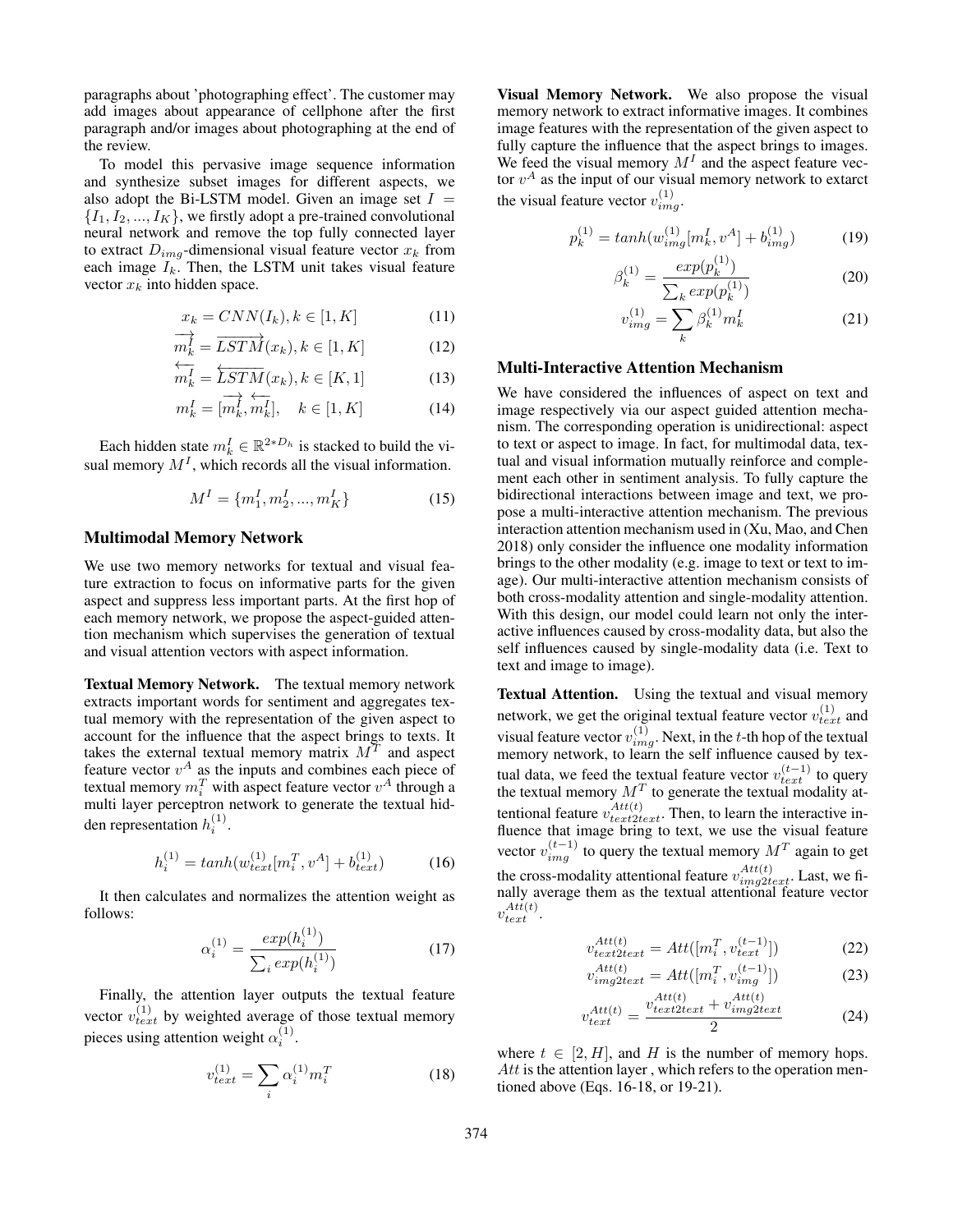Visual Attention. Synchronously, we also combine both the visual feature vector  $v_{img}^{(t-1)}$  and textual feature vector  $v_{text}^{(t-1)}$  with the visual memory  $M<sup>I</sup>$  in the t-th hop of the visual memory network. The intermediate results are averaged as the visual attentional feature vector  $v_{img}^{Att(t)}$  for the next operation.

$$
v_{img2img}^{Att(t)} = Att([m_k^I, v_{img}^{(t-1)}])
$$
\n(25)

$$
v_{text2img}^{Att(t)} = Att([m_k^I, v_{text}^{(t-1)}])
$$
\n
$$
_{\text{}^{Att(t)}}^{Att(t)} = At(t^2, \text{}^{Att(t)})
$$
\n
$$
(26)
$$

$$
v_{img}^{Att(t)} = \frac{v_{img2img}^{Att(t)} + v_{text2img}^{Att(t)}}{2}
$$
 (27)

Recurrent Memory Combination. Previous work has demonstrated the capability of deep neural network with multiple layers to learn the deep representations of data with multi-level abstractions [\(LeCun, Bengio, and Hinton](#page-7-24) [2015\)](#page-7-24). Thus, we also stack our interactive attention mechanism with several memory hops to learn the deep abstraction of multimodal data. Unlike the linear layer used in previous work [\(Tang, Qin, and Liu 2016;](#page-7-1) [Xu and Mao 2017\)](#page-7-19) which simply transfers textual and visual hidden representations to the next memory hop, we adopt GRUs to combine all interactive attention memory results  $v_{img}^{(*)}$  and  $v_{text}^{(*)}$ <br>non-linearly. The GRU has fewer parameters and is simpler than other recurrent models, which is also used in [\(Chen et](#page-7-3) [al. 2017\)](#page-7-3). This operation enhances the memory capability of our model for global memory abstraction. Formally, at the tth memory hop, we first get the textual and visual attentional feature vectors using our multi-interactive attention mechanism. Then the GRU unit updates the new textual and visual feature vectors for the next operation.

$$
v_{text}^{(t)} = GRU(v_{text}^{Att(t)}, v_{text}^{(t-1)}), t \in [2, H] \tag{28}
$$

$$
v_{img}^{(t)} = GRU(v_{img}^{Att(t)}, v_{img}^{(t-1)}), t \in [2, H] \tag{29}
$$

#### Sentiment Classification

After H interactive memory hops, we extract the last outputs of GRUs as final textual and visual feature vectors and concatenate them as the input of a softmax layer to predict the aspect sentiment score.

$$
Pred = Softmax(w_{multi}[v_{text}^{(H)}, v_{img}^{(H)}] + b_{multi}) \quad (30)
$$

We train our model by minimizing the cross-entropy loss with the Adam [\(Kingma and Ba 2014\)](#page-7-25) optimization algorithm. To avoid overfitting, the dropout [\(Hinton et al. 2012\)](#page-7-26) is employed. During the training process, we also adopted the early stop strategy, i.e. stop training if the loss at the development set had gone down for several successive epochs.

#### **Experiments**

#### Dataset

There was no publicly available dataset for aspect based multimodal sentiment analysis. Hence, we provide a new publicly available multimodal aspect-level sentiment dataset. The ZOL.com is the leading IT information and business web portal in China. It consists of 40 large channels, including news, shopping malls, hardware, downloads, games, mobile phones etc. We crawl the top hot mobile phones' reviews from page 1 to 50 in mobile phones channel. For each mobile phone, only reviews in top 20 pages were crawled. The meta-dataset has 12587 reviews (7359 single-modal reviews, 5288 multimodal reviews), covering 114 brands and 1318 kinds of mobile phone. It can also be applied to textual aspect-level sentiment analysis or multimodal sentiment analysis task. The dataset is available at https://github.com/xunan0812/MIMN.

We evaluate our model on these 5288 multimodal reviews, namely the Multi-ZOL Dataset. In this dataset, each multimodal review contains a textual content, an image set, and at least one but no more than six aspects. The six aspects are price-performance ratio, performance configuration, battery life, appearance and feeling, photographing effect, and screen. We pair each aspect with multimodal review, getting 28469 aspect-review pairs of samples. For each aspect, the review has an integer sentiment score from 1 to 10, which is regarded as the sentiment label in our experiment. Table [1](#page-4-0) shows the detailed statistics for this dataset.

<span id="page-4-0"></span>

| Table 1: Statistics of Multi-ZUL Dataset |  |  |  |
|------------------------------------------|--|--|--|
| <b>Statistic</b>                         |  |  |  |
| 5228                                     |  |  |  |
| 10                                       |  |  |  |
| 28,469                                   |  |  |  |
| 5.45                                     |  |  |  |
| 315.11                                   |  |  |  |
| 8511                                     |  |  |  |
| 5                                        |  |  |  |
| 4.5                                      |  |  |  |
| 111                                      |  |  |  |
|                                          |  |  |  |
|                                          |  |  |  |

# Table 1: Statistics of Multi-ZOL Dataset

## Baseline Methods

We compare our model with several baseline methods, including the representative textual aspect-level sentiment analysis methods (LSTM, AEAT-LSTM, MemNet, IAN and  $RAM$ )  $^{2}$  $^{2}$  $^{2}$  and a variant of the state-of-the-art multimodal sentiment analysis method (Co-Memory+ Aspect).

- (1) LSTM [\(Wang et al. 2016\)](#page-7-0) adopts an LSTM model to learn the context information of text sequence. It outputs the hidden state of each word and takes the average of these hidden states as the final representation of the whole text.
- (2) AEAT-LSTM [\(Wang et al. 2016\)](#page-7-0) appends the aspect embeddings with each word embedding to strengthen the effect of aspect in the process of generating hidden

<span id="page-4-1"></span> ${}^{2}$ As the models of TD-LSTM [\(Tang et al. 2016\)](#page-7-17) and Cabasc [\(Liu et al. 2018\)](#page-7-18) require extra structure (i.e. aspect words surrounded by left context and right context), we did not compare our model with these two methods.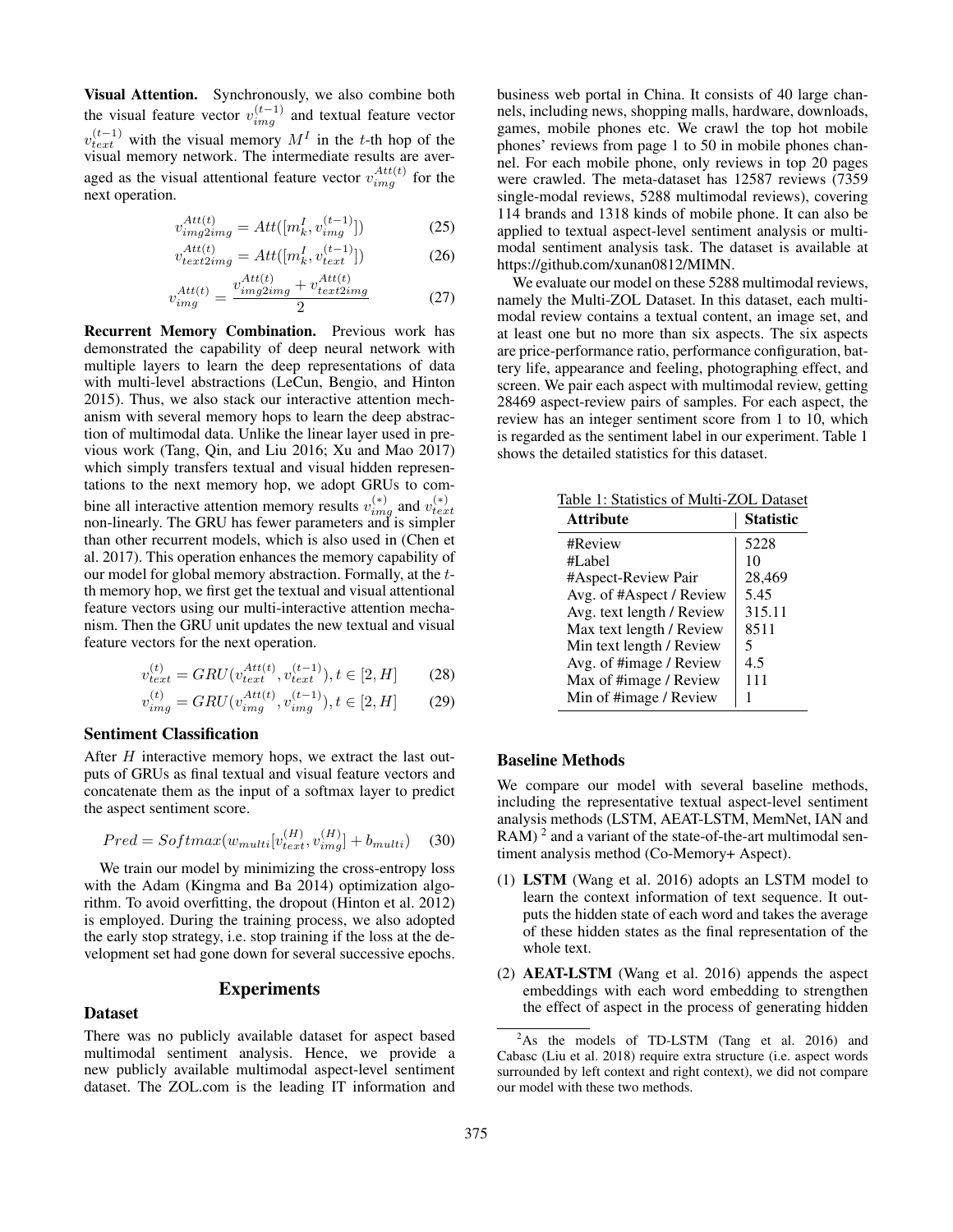states. After that, it also focuses on the keywords associated with the given aspect by combining word hidden states with aspect embedding in the attention layer.

- (3) MemNet [\(Tang, Qin, and Liu 2016\)](#page-7-1) is a memory model which regards aspect embedding as the query vector to generate deep memory using multiple attention mechanisms on those memories stacked by input word embeddings. The last output of attention layer is fed into a softmax layer for aspect-level sentiment prediction.
- (4) IAN [\(Ma et al. 2017\)](#page-7-2) is an LSTM based model which includes two LSTMs to represent aspect and text context respectively and the interactive attention mechanism to interactively learn attentions in the aspect and contexts. It concatenates the aspect attention's output and context attention's output for aspect-level sentiment classification.
- (5) RAM [\(Chen et al. 2017\)](#page-7-3) is a memory based model which builds memory on the hidden states of a Bi-LSTM and generates aspect representation also based on a Bi-LSTM. The outputs of its multiple attention layers are non-linearly combined with a recurrent neural network to strengthen the expressive power for global memory abstraction.

As there is no related work on aspect-based multimodal sentiment analysis, we introduce the aspect information to Co-Memory [\(Xu, Mao, and Chen 2018\)](#page-7-6), the state-of-the-art model for multimodal sentiment analysis, and construct its variant to further evaluate the performance of our model.

(6) Co-Memory+Aspect is the variant of Co-Memory. In addition to the co-memory attentional mechanism to interactively model the interaction between textual and visual memories, it introduces the average of aspect embeddings as the input of textual and visual memory networks.

## Implementation Details

We compare our model and baseline methods based on our Multi-ZOL dataset. We randomly divide this dataset into training set (80%), development set (10%) and test set (10%). Each sample consists of a textual content, several images, and one aspect. For textual contents and as-pects, we first use Jieba<sup>[3](#page-5-0)</sup> Chinese Word segmentation tool for word segmentation. Then all the word embeddings are initialized to the 300-dimension vectors by SGNS (Li et al., 2018) pre-trained on Baidu Encyclopedia corpus and will be fine-tuned during training process to adapt the domain of our aspect based multimodal sentiment analysis. We set the max padding length of textual content  $L$  to 320, the max padding length of aspect words  $N$  to 4. For images, we resize them to 224\*224 and feed them into a pre-trained conventional neural network ResNet50 [\(He et al. 2016\)](#page-7-27) to extract the 2048-dimension visual feature embeddings. The max padding number of images  $K$  is 5. We set the dimension of the LSTM hidden representation  $D<sub>h</sub>$  to 100, the probability dropout to 0.5, the learning rate to 0.005 and the batch

size to 128. Our model has approximately 26M parameters in total. It takes about 40 seconds to train it for each epoch with one Titan X GPU.

#### Experimental Results

The evaluation metrics used in our experiment are accuracy and macro-F1. Table [2](#page-5-1) illustrates the performance comparison of our MIMN mdoel with the baseline methods. For fair comparison those text based methods (LSTM, AEAT-LSTM, MemNet, IAN, RAM) only use the textual data in Multi-ZOL, and Co-Memory+Aspect and our model use multimodal data in Multi-ZOL. We can see that our proposed model outperforms all the comparative methods with the best accuracy 61.59% and macro-F1 60.51%.

LSTM performs poorly, because it makes no clear distinction between aspects and context words by treating them equally. Besides, averaging context hidden representations may ignore those informative sentiment words.

The LSTM based models ATAE-LSTM and IAN both exceed LSTM with a significant improvement. For ATAE-LSTM, the introduction of the aspect guided attention mechanism as well as the incorporation of the input word embedding and aspect embedding emphasizes more reasonable hidden representation for aspect-level sentiment analysis. Compared with ATAE-LSTM, IAN performs better because it not only represents aspect and context respectively in different recurrent neural networks, but also interactively learns attentions in context and aspect.

The memory network based models MemNet and RAM also achieve better results than LSTM. MemNet absorbs aspect and word memory at the input memory hop and uses multiple memory hops to extract deeper attentional representation. The RAM performs best among all those traditional baseline methods based on textual modality data. It combines the advantages of recurrent network in considering context information and multiple attention mechanism in recording informative information. Besides, the non-linear combination of multiple attentions takes full account of all the memory results.

The Co-Memory+Aspect is similar to MemNet but introduces another modality data, i.e. image, and fully considers the interaction between text and image. Thus, it performs better than all the baseline methods mentioned above. The result shows the effectiveness of introducing image modality data into traditional text based aspect-level sentiment analysis task.

Table 2: Comparative Results of MIMN and Baselines

<span id="page-5-1"></span>

| <b>Method</b>    | Accuracv | Macro-F1 |
|------------------|----------|----------|
| <b>LSTM</b>      | 58.92    | 57.29    |
| MemNet           | 59.51    | 58.73    |
| <b>ATAE-LSTM</b> | 59.58    | 58.95    |
| <b>IAN</b>       | 60.08    | 59.47    |
| <b>RAM</b>       | 60.18    | 59.68    |
| Co-Memory+Aspect | 60.43    | 59.74    |
| MIMN             | 61.59    | 60.51    |

<span id="page-5-0"></span><sup>3</sup> https://github.com/fxsjy/jieba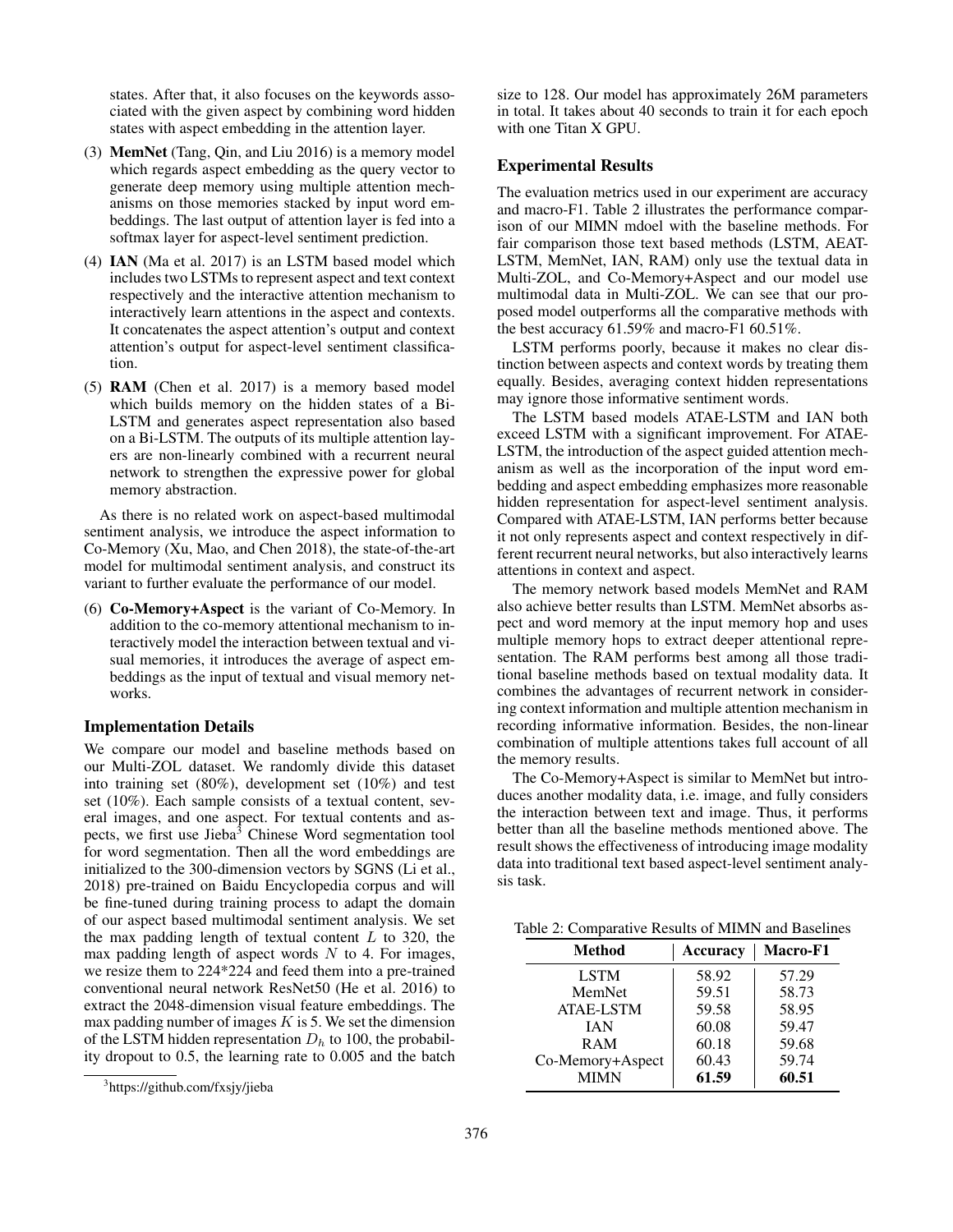Compared with the traditional text based methods, our model uses multimodal data, text and image, for aspectlevel sentiment analysis and fully captures the impacts that aspect brings to text and image, as well as the interactions in and between text and image. Compared with the Co-Memory+Aspect method, our multi-interactive attention mechanism learns not only the interactive influence caused by cross-modality data, but also the self influence caused by single-modality data. In addition, our model builds multimodal memories by recurrent neural network to grasp phrase-like features in texts and the subset of images. The recurrent memory network could also strengthen the memory attribute for global memory abstraction. Therefore, our MIMN model obtains the best performance among all the baseline methods.

## Effects of Memory Hops

Our model is a memory network based method. Hence, the number of memory hops is one major hyper-parameter affecting the performance. Table [3](#page-6-0) shows the experimental results for our model with 1 to 5 memory hops, where MIMN (t) means MIMN using t memory hops. Here, MIMN (1) has none recurrent memory operation for only using one memory hop. Thus, it is not sufficient to represent multimodal data adequately, and leads to the worst performance. As the number of memory hops increases, the performance of MIMN gets better. The results show that our model with 3 memory hops achieves the best result. However, the performance does not continue to increase because of the incremental complexity and decreasing generalization capability of our model with the growing number of hops.

| Table 3: Results of Different Memory Hops |  |  |  |
|-------------------------------------------|--|--|--|
|-------------------------------------------|--|--|--|

<span id="page-6-0"></span>

| # Hops  | <b>Accuracy</b> | Macro-F1 |
|---------|-----------------|----------|
| MIMN(1) | 60.08           | 59.44    |
| MIN(2)  | 60.43           | 60.10    |
| MIN(3)  | 61.59           | 60.51    |
| MIN(4)  | 60.78           | 60.05    |
| MIN(5)  | 60.11           | 59.92    |

## Effects of Different Variants of Multi-Interactive Attention Mechanism

To verify the effectiveness of our multi-interactive attention mechanism, we design a series of variants by replacing the multi-interactive attention mechanism used in our model. Table [4](#page-6-1) shows the performances of the following variants of our attention mechanism. For fair comparison, all these variants have 3 memory hops.

- MIMN-self does not consider the interaction between texts and images by removing the cross-modality attention and just use self modality information to guide the attention mechanism.
- MIMN-text2image removes the image2text attention on the basis of MINM model and models the influence that text brings to image using the text2image attention.

• MIMN-image2text removes the text2image attention on the basis of MINM model and models the influence that image brings to text using the image2text attention.

The MIMN-self model gets the worst results among all the variants. It removes the bidirectional interaction between text and image and ignores the influences that textual and visual have on each other. As for MIMN-text2img and MIMNimg2text models, they both outperform MIMN-self and are worse than MIMN for only considering unidirectional interaction between texts and images. Our MIMN synchronously learns not only the interactive influences caused by crossmodality data but also the self influences of single-modality data. The results show that the self and unidirectional attentions cannot fully capture the interactive correlations between text and image, and are insufficient for multimodal data representation.

Table 4: Results of Different Variants of Multi-Interactive Attention Mechanism

<span id="page-6-1"></span>

| <b>Method</b>   | Accuracy | Macro-F1 |
|-----------------|----------|----------|
| MIMN-self       | 60.50    | 59.48    |
| MIMN-text2image | 61.17    | 60.27    |
| MIMN-image2text | 61.23    | 60.36    |
| <b>MIMN</b>     | 61.59    | 60.51    |

## **Conclusions**

In this paper, we propose the new task of aspect based multimodal sentiment analysis by firstly introducing the image modality data to the traditional text based aspect-level sentiment analysis. To capture the impacts that aspect brings to text and image, as well as the multiple interactions associated with text and image, we propose a novel multiinteractive memory network for this task. Our model uses two memory networks to separately model text and image data and learns not only the interactive influences between cross-modality data but also the self influences in single-modality data. Multiple memory hops are used for multi-interactive attentions extraction, which is non-linearly combined by the recurrent neural network to learn the global memory abstraction. We also build a new multimodal aspect-level sentiment dataset to evaluate our model. The results show that our proposed model outperforms the comparative baseline methods and demonstrate the capability of our model in capturing multiple correlations on aspect based multimodal sentiment data.

## Acknowledgments

This work is supported in part by the Ministry of Science and Technology of China under Grant #2016QY02D0305, National Natural Science Foundation of China under Grants #71621002, #11832001, #61671450, and Chinese Academy of Sciences under Grant #ZDRW-XH-2017-3.